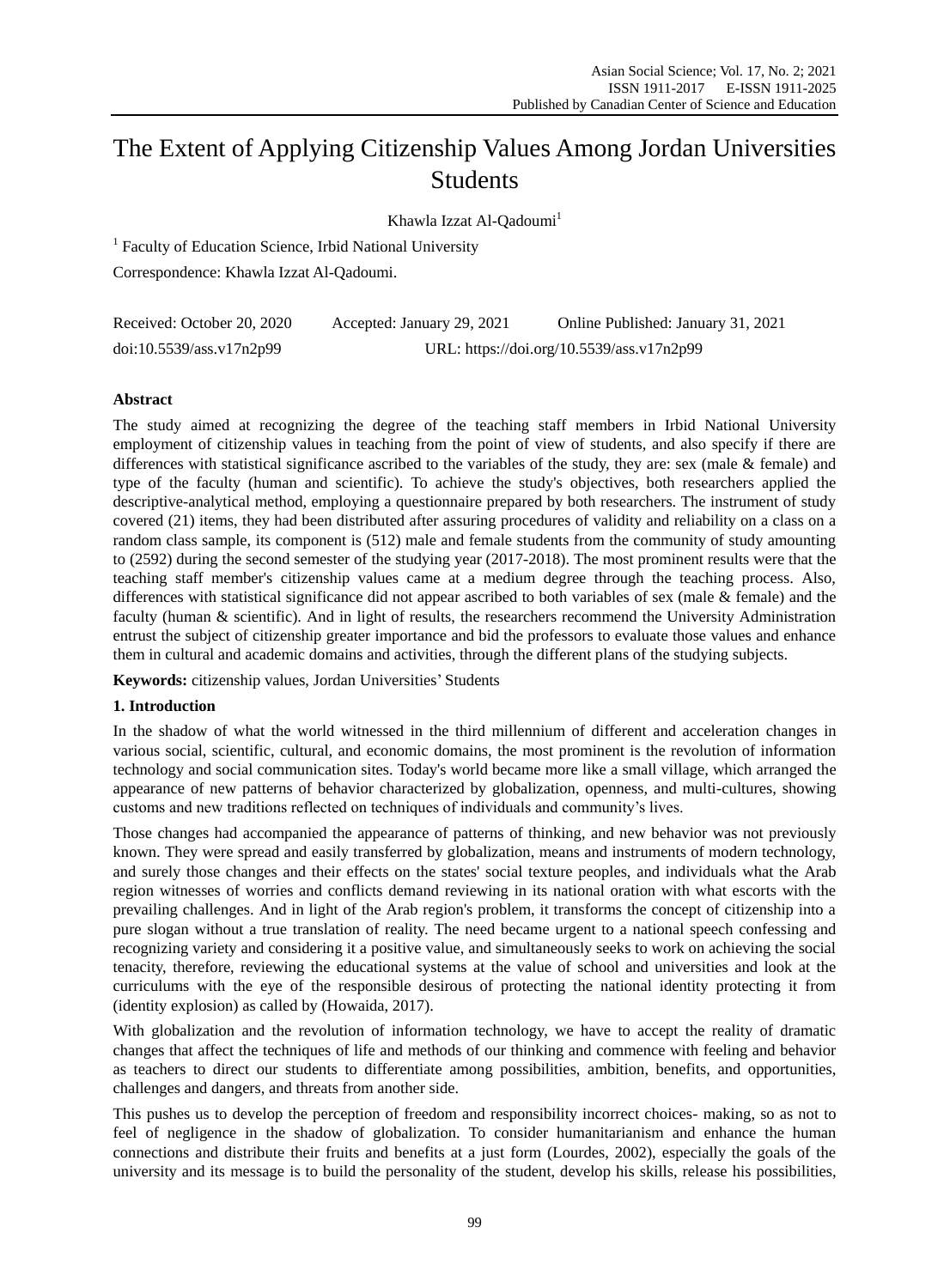build the values of loyalty and belonging and bear the responsibility at students, to assist them in responding to requirements of life, serious work, and increase of productivity, enhance innovation and ability of invention, preparation of political, social, vocation and intellectual leaderships, effective and effecting their community (Mahmoud, 2014).

#### **What is citizenship**

Bilhasan (2015) confesses that citizenship is a concept that can be taught, learned, and trained. It works to strengthen and consolidate the individual's relations with his homeland and nation; it is learned through implanting values and concepts related to a group of rights and duties; the individual should represent them by practical application. It is the citizenship is not an inherited behavior, where the individual is not born provided with his citizenship, he acquires it as other learned behavior, of them are values and trends the modern citizenship is performed on citizenship, it works on overstepping the differences and ideological and intellectual belongings: political and cultural.

Al-A'wamerah and Al-Zoun (2014) defined citizenship that it is a sentimental behavioral expression at the individual reflects his love and loyalty to his homeland and nation; it is performed based on the individual's perception that he is an effective member of his community, has rights, and on him are duties. Meanwhile, Hiag (2016) talked about the development of citizenship and human rights in their present form and laid his imaginations about the citizen, nature of his rights and duties, and transition from the concept of the community of citizens into the community of countrymen who connect with philosophic and intellectual sides.

Jedouri (2014) indicated the significance of forming positive trends at students toward homeland love and protecting its security, unity, and necessity of soothsaying them with the important role that they should do toward what achieves the national unity, for the community to become more powerful and strong, and talked about the positive citizenship derived from higher human values, from them: freedom values, social justice, and effective participation to achieve man's dignity and cooperative work, the thing that allows developments to the communities. The Australian Ministry of Education (Department of Education) stressed the necessity of educating students for its role in teaching them cognitions, skills, and abilities that assist them in working with ethical fairness, pushing them to estimate the cultural and social variety.

In the developed countries, the United States of America is one of them, the philosophy of developing citizenship and enhancing its value is performed on adapting the American educational institutions at a great form and developing the self-concept of students and increasing the level of their trust in their abilities in creating the positive change. The USA to achieve that employs the policy of imposing education and law on all categories of the community, that shares in melting variation in the American community categories in accordance with legislations and American laws, meanwhile the modern Japanese system seeks to consolidate the values of the citizenship at generations through the political direction to support the values of the national loyalty for the political system, and consolidation of the group values that enriches the affair of the national belonging, and urge sacrifice with the personal benefit in return for the public interest and dedication of education to educate the individuals a type of the political culture generated at them and acquired most of them identical political trends so as there will never be a domain of performing sharp conflicts and disputes among them, the thing that paved the way to mobilize the different human resources for the economic development objectives and confront problems of the economic and social change, through concentrating the educational curriculums at them on a number of subjects that aim at developing the values of citizenship at generations, such as the ethical education that includes values of international cooperation, respect life and the need for assisting others. The national education at them lays a group of objectives they seek to achieve, the most important of which are: self-respect, others, and the whole humanity, understanding people, different cultures, and developing students' readiness to bear the responsibility toward themselves and their community, and increase of awareness of problems, local and international issues, and forming the trends concerning peace and international understanding, for the sake of that the Japanese government seeks to conclude a yearly conference in the domain of global education by the students' participation from different districts of Japan and activate them to prepare researches particularly concern traditions and Japanese values, human rights and contemporary problems in the Japanese community and interaction with the international experiences in the youth domain (A'seeri, 2015)

Al-Sharjah police Research Center (2017) defined citizenship as the legal relationship between the individual and the state; it is an outcome of the intellectual, political, religious, and social components.

Components of citizenship:

Al-Harbi and Sweilem (2017) divided citizenship into four parts; they are: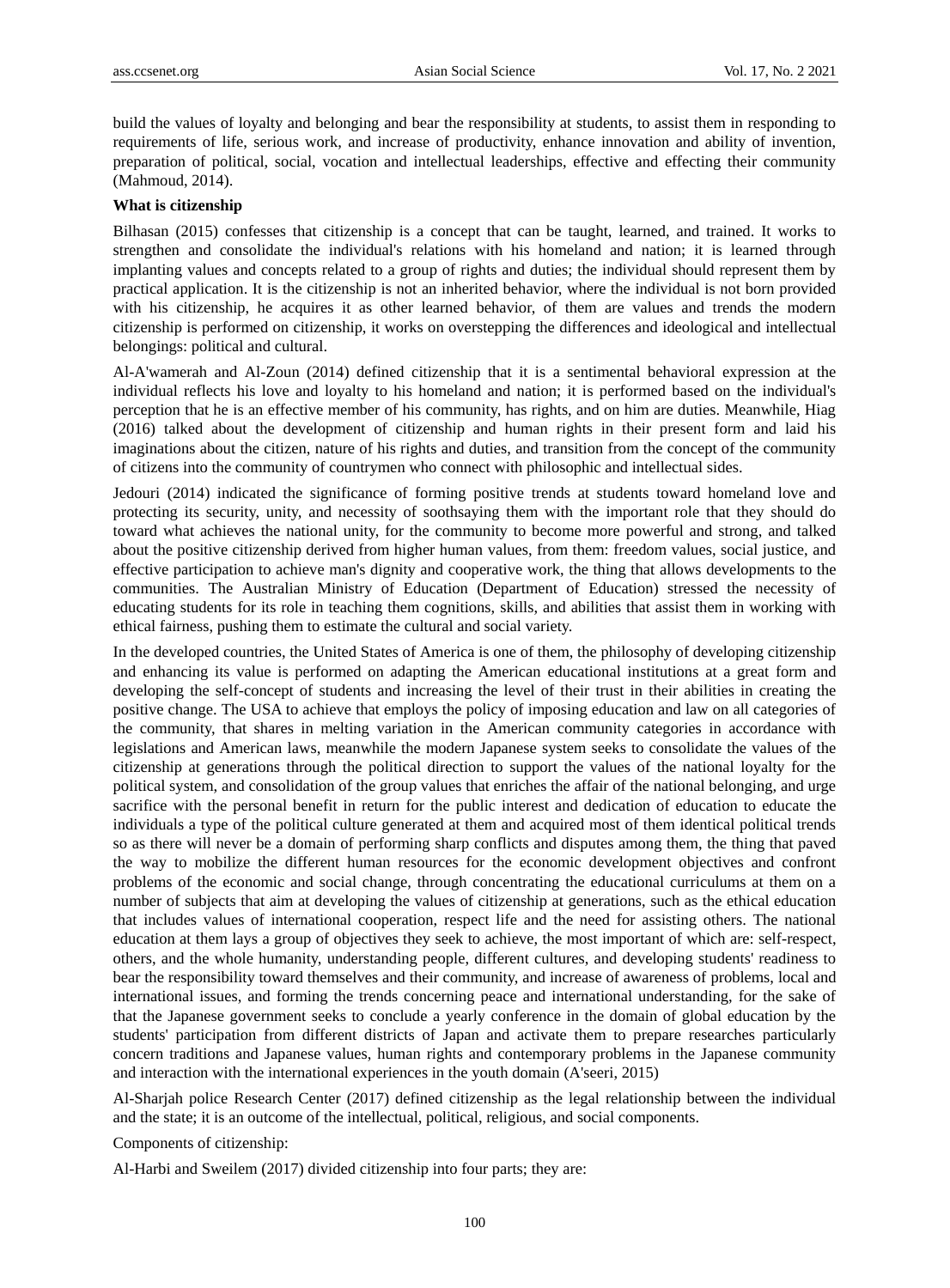Rights; mean the community's commitments toward its individuals of civil rights, equality rights, and human rights. Justice and obligations; mean an individual's commitments to systems and laws, defending the homeland and protecting it from any dangers. Belonging; that is the individual's belonging, and emergence in his community with what makes him feel of security and stability in a form guarantees giving up selfishness and self-centeredness in the path of values and trends of the social work loyalty. But the fourth part of citizenship is the societal participation; of effective volunteering and social works in the community's service.

## *1.1 Problem of Study and Questions*

In the third millennium and the transformations that accompanied the age of globalization and the great openness of the world, the issue of citizenship and the role of universities in enhancing it remains in need of more research effort and study to activate values of citizenship and adopt studying and implanting them in youth souls by the academicians. Desiring originality of their values from one part, and fearing about their future from another part, especially with the increase of showing the guiding indicators on the contemporary value crisis and what we hear and witness of crime and misery transition and violation of human dignity, till became in some countries a painful phenomenon demands the hasty intervention and review the role of the educational incubators, especially universities for what they have of great influence on forming the personality of individuals, and exporting leadership and irritators. Therefore, the problem of the present study is specified in the following two questions:

1. What is the degree of a sample of students in Irbid National University estimation of the Teaching Staff Members' practice of teaching values connected with citizenship strategies?

2. Are there differences with statistical significance among means of estimation degrees by individuals of the sample for the Teaching staff Members of teaching strategies to values connect with citizenship ascribed to sex (male, female) and type of faculty (human, scientific)?

## *1.2 Objectives of the Study*

- Recognition of the estimation by a sample of Irbid National University students to the Teaching staff Members practice of teaching strategies of teaching values connected with citizenship.

- Uncovering if there are differences with statistical significance among means of estimation degrees by individuals of the Teaching Staff Members' sample to practice strategies of teaching values connected with citizenship ascribed to variables of: (sex and type of the faculty).

#### *1.3 Significance of the Study*

The significance of this study comes from the nature of the problem it tackles. They are the strategies of citizenship values tackled by the Teaching Staff Member with his students in the university, especially with the increasing openness of communities, the Jordanian community, the world, and other different cultures. That is what is called globalization and what helped it in the world's advancement in information and communications, which caused the spread of social and cultural patterns hastily and efficiently. To protect values from overlap, intermixture, and the absence of cultural and civilized privacy. Educational institutions and universities must enhance these values, especially in the shadow of reflections of conflicts and wars in the region and exposure of human values to the danger of retreat and substitution of alien materialistic values in their place. Therefore, the significance of the study is specified in:

- This study is considered a response to numerous local and Arab symposiums and the previous studies to the necessity of universities to perform an effective role in educating citizenship.

- The significance of values connected with citizenship in youth's life, especially in the shadow of prevailing political inter attractions caused by the region's struggle and reflections.

- It is expected the following categories benefit from the study:

- The Teaching Staff Members provide them with their students' points of view about practicing strategies of teaching values connected with citizenship.

- University administration by informing it with the degree of the Teaching Staff Members practice of strategies to teach values connected with citizenship.

Education policymakers in public and Higher Education institutions to enhance and enrich the university determinants with the wished educational values, aiming to improve education quality by a philosophy that serves the community, where obtaining knowledge is not satisfactory. But how to attain knowledge and benefit from it in the practically applied domains and produce new knowledge, suit, and agree with the Twenty-First Century skills.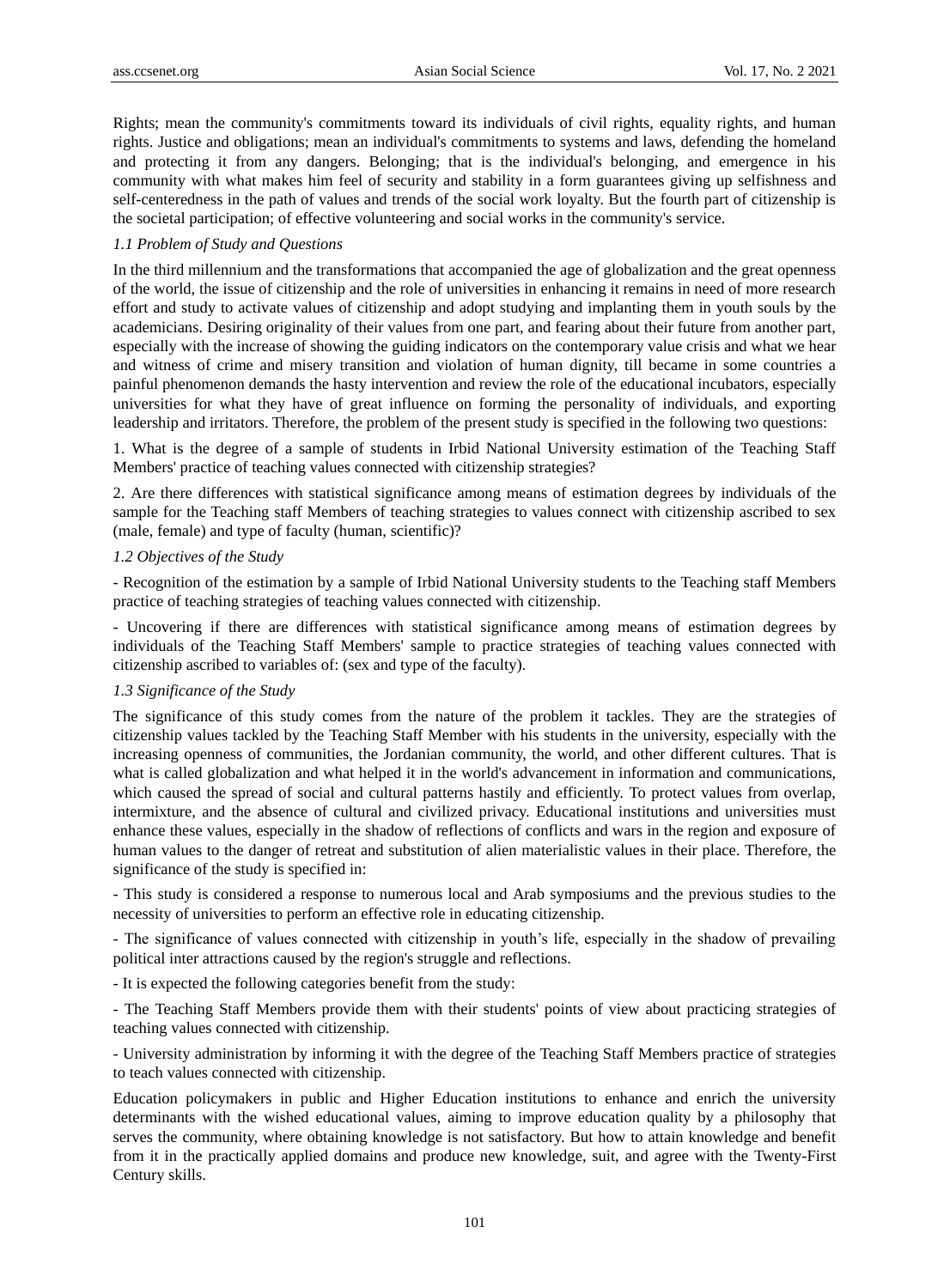- The educational, youthful, social and cultural institutions in the community, in a form guaranteeing forming concepts of citizenship, human rights, creating man, the citizen belonging full of love to his homeland, aware of his rights and duties, open on the external world in a tolerant form, accepting the change, defending his humanitarianism and right of the world to live in peace.

It can also benefit students themselves from its results in challenging abundant cultural variables for barriers between them and social adaptation and elasticity in dealing.

#### *1.4 Study Determinants*

- Subject determinant: recognizing the degree of the Teaching Staff Members in university practice of strategies to teaching values connected with citizenship from the students' perspective.

- Place determinant: Irbid National University (one of the North Universities), Irbid governorate in the North of the Hashemite Kingdom of Jordan.

- Human determinant: a sample of male and female students registered for the second semester of 2016/2017.

- Time determinant: the field study was done in the second semester of the studying year 2016/2017.

#### *1.5 Terminology of Study*

1. Citizenship: Jidouri (2004) defines it that it is: a concept that can be learned and trained, it works on strengthening tightening the individual's relationship with his country and homeland, he is being taught through implanting values and the concepts related with a group of rights and duties that the individual should resemble by the practical application.

Both researchers procedurally define it: that it is a group of activities or behavior frames performed by the Teaching Staff Member of direction and educational counseling to his students, through lectures, symposiums, conferences, and meetings, either inside the university or outside of it, for the sake of developing values, and they are measured by the estimated degree on the instruments of study.

2. The Teaching Staff Member:

Both researchers procedurally define him: he who works in teaching from the professors, assistant professors, and the full-time and part-time associate professors in Irbid National University, and they are expected to perform a role in developing values connected with citizenship at their students.

1. Values: they are linguistically defined that they are plural of the word "value," and it is the thing with the amount. And it is idiomatically defined that it is a group of ethical attributes, by which humans are distinguished, and the social life is performed on it. And it is being expressed by employing sayings and actions.

2. Values of Citizenship: values of citizenship are practiced as a culture, and a civilized behavior performed based on cooperation and participation by all individuals of the homeland in the shadow of equality and social justice and sovereignty of the law, and these values are distinguished with reliability, stability, and non-pliability for change to an extent for their connection with the culture of the community and its permanents (Al- A'bboud, 2011).

Both researchers define values connected with citizenship: a group of items included in the instrument of study (questionnaire) through which the Teaching Staff Members are governed on the extent they resembled through their teaching the different academic determinants.

## **2. Previous Studies**

Al- Harbi and Swielem (2017) prepared a study entitled: "Developing Citizenship at Saudi Universities' Students."

It aimed at clearing the theoretical frames of citizenship issue and machinery of their development at Jizan students. Both researchers employed the instruments of study, prepared by them both, consisted of (31) items to measures points of view of students in the university in what relates with variables of the study and their relation with domains of citizenship, they are: the cultural, social, physical, dramatic, innovative, and scout activities. The study instrument was applied to a sample of university students; their number amounted to (305) students. Results showed students' agreement to a great degree on sharing the cultural and social activity in developing citizenship at them.

A'dly (2017) talked in her published article entitled "value of citizenship at Arab Universities" about the significance of teaching citizenship at schools and universities.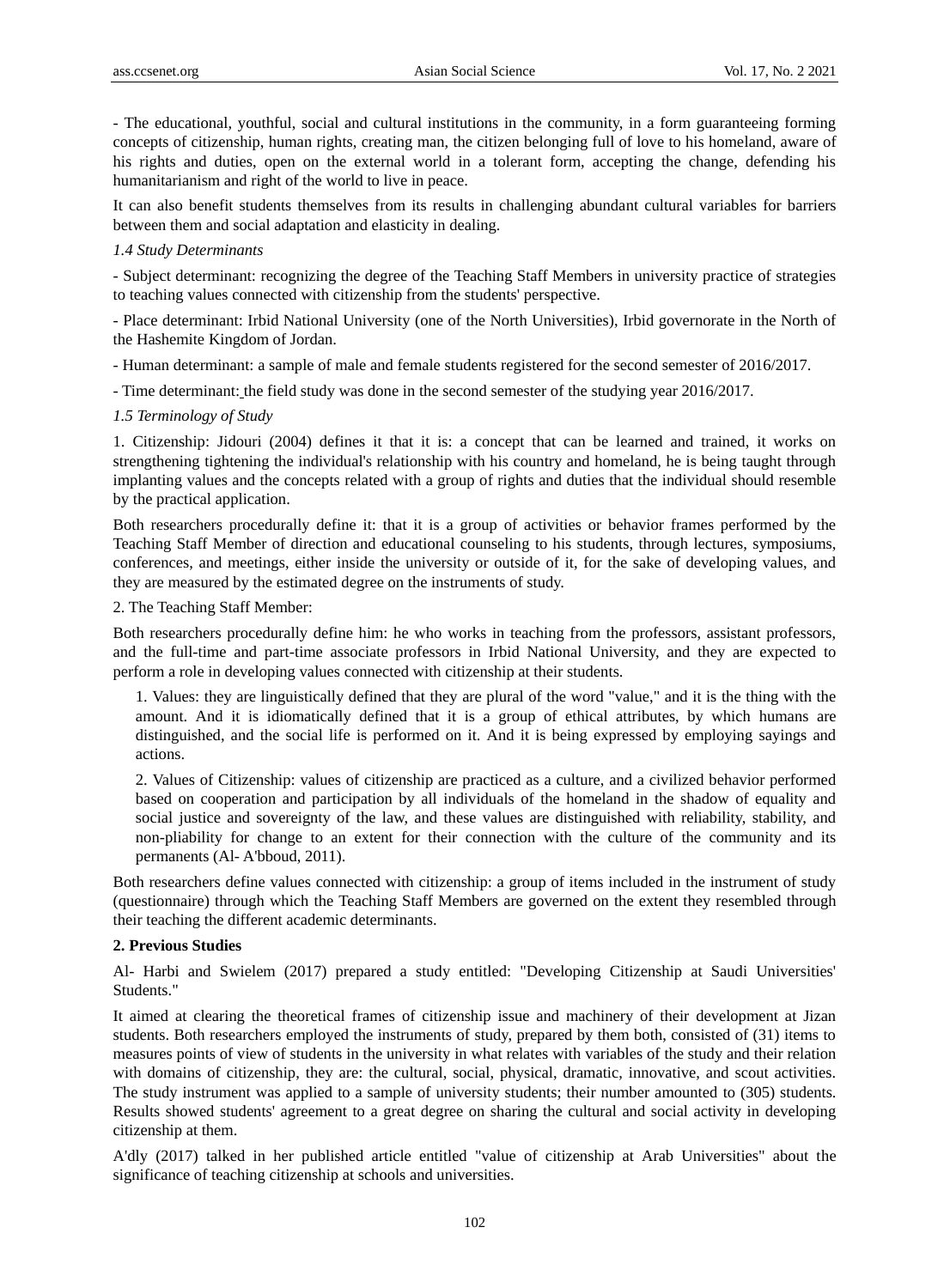She mentioned the most important problems and crises that confront the Arab region and their effect on the national education and work on their transformation into hollow slogans without true translation on reality, and the identity explosion (as she called it) in the region is nothing. Still, it is a natural consequence of the problem of citizenship. She caught the attention to what the Arab region witness of struggles and worries require reviewing its address about citizenship, and restore balance to it with what escorts with prevailing challenges; also the need became urgent to an address sets out of confirming the variety and considering it a positive value and work to achieve the social solidity.

To investigate the university's role in developing values of citizenship and its resemblance to students, Ali (2017) did a field study on a sample of (1065) male and female students from both universities, Asyout and Sahaj. The study aimed to recognize the university's role in developing values of citizenship and reconnoitering the degree of those values' resemblance at its students and their awareness of the effect of globalization challenges in the concept and dimensions of citizenship. To achieve that, both researchers prepared a questionnaire consisted of (79) items. They both applied it to the sample of the study. Results of the study deduced that the university shares a great degree in developing the values of citizenship. Differences with significance did not appear in the degree of citizenship values resemblance ascribed to sex (male, female) and the faculty type (human, scientific).

In a study aimed at submitting a proposed imagination to develop citizenship values in curriculums of sciences at students of public education in the Kingdom of Saudi Arabia. Al- Harbi (2016) submitted a list of axes and subsidiary items as a proposed imagination to develop the value of citizenship employing the Delphi Technique on a sample of (30) of the Teaching Staff Members at three Saudi universities covering a group of different specializations.

The study's results deduced to building a proposed imagination to develop citizenship values in curriculums of sciences at students of public education, consisting of five main axes, they are programs of preparing teachers, studying curriculums, evaluation techniques, school activities, and programs of community service.

In (Ghafer, Al- S'aeedi, and Al-Hamidi, 2015) study, the researchers aimed at investigating the educational supervisors' point of view in uncovering the degree of Islamic Education teachers and social studies practice the citizenship values in the summer interaction, in addition to recognizing the effect of both variables: the type (male and female) and specialization. To achieve the study's purpose, researchers employed the descriptive method and depended on a questionnaire consisting of (30) items that had been applied to the sample of the study consisted of (75) male and female supervisors. The study results showed that the degree of Islamic Education Teachers and social studies practiced citizenship values and came medium in the total of questionnaire items. Also showed inexistence of differences with statistical significance between male and female supervisors ascribed to the variable of type (male, female) and the variable of specialization, and the researchers recommended the necessity of carrying out workshops and training programs for teachers on teaching values of citizenship by employing methods and techniques of modern teaching. The study also submitted a group of propositions for future studies: studying difficulties that confront teachers in employing values of citizenship in education.

Abdel Razeg (2011) did a comparative study in both universities: Damascus and Tehran entitled "Role of the university in Developing the Social Relations and the National Responsibility" to obtain the master degree from the Faculty of Education in Damascus University. She found from the results of a study that youths' owning the culture of citizenship with its values and concepts is considered the system of immunity in the community's body by achieving the national interaction and mutual human coexistence, understanding among individuals of the one homeland. Both researchers submitted recommendations to enhance the university role in developing the national responsibility, the most important of which are: directing students to do researchers related to the subject of citizenship and enhancing it, students' participation in the volunteering campaigns organized by the university in an effective form, counseling students to the necessity of accepting others, non- fanaticism, specification of a time for dialogue and discussion in the national and political issues, activating the field visits and volunteering campaigns for the community service, and connecting the issues tackled by the curriculum, with the national issues.

And in a study entitled "Role of the Jordanian Universities in Supporting Values of Citizenship" done by both researchers: Al- I'geil and Al-Hiyari (2004) on a sample consisted of (371) Members of the Teaching Staff at the scientific faculties and humanities in the Jordanian Universities; they were chosen by the random class method. Both researchers employed a questionnaire covered (29) items. Results of the study showed that the most prominent citizenship values sought to be consolidated by universities are loyalty and belonging, love of homeland, and desire for security and stability. And in light of those results of their study, both researchers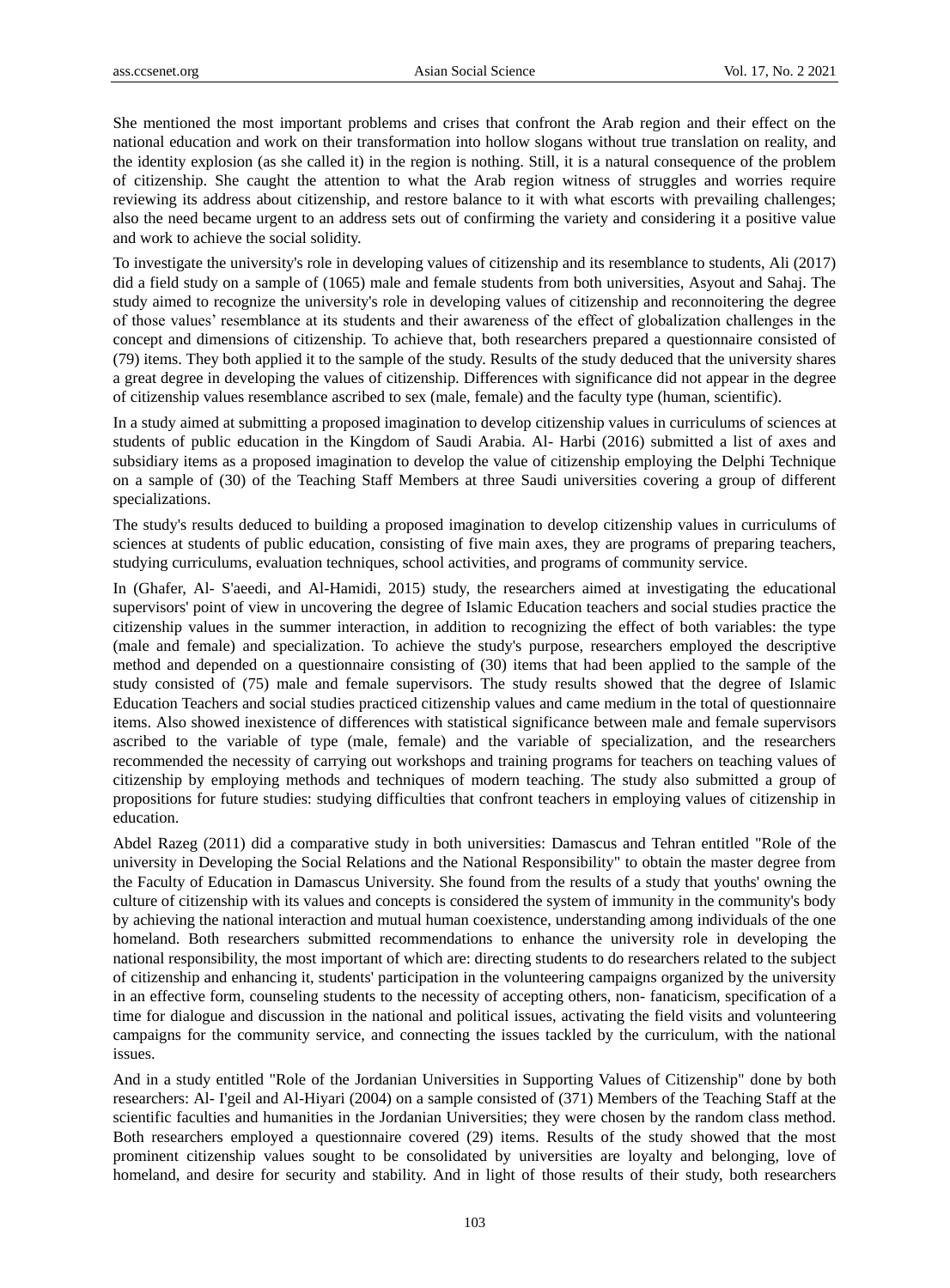recommended the necessity of Jordanian Universities' adoption, in their educational philosophy, of citizenship values, and activating them scientifically and theoretically, and let universities have a role in activating the system of inquiry, control to annihilate corruption inside universities and implement laws and systems to exterminate favoritism and intermediary.

Al-A'wamirah and Al-Zioun (2014) study about the faculty of educational science students' point of view on the role of the formal Jordanian Universities in enhancing the citizenship values and their relation with developing self-independence at a class- random sample consisted of (680) male and female students from the origin of the community of study, amounting to (6929) individuals in the studying year (2011/2012). Both researchers employed the study instrument consisting of a questionnaire covering (55) items, (15) items that measure self-independence. The study deduced the great role of the universities in axes of rights, duties, and justice. The study recommended universities to adopt a comprehensive national strategy for the national education shares in enhancing understanding and perception of students to its axes.

(Al-Khawaldeh, 2013) the study aimed at recognizing the level of the Teaching Staff Members role in the Jordanian universities in developing citizenship values from the students' point of view, and recognizing the differences in the level of the role due to variables of sex, the university, the faculty and level of study. To achieve the study's objectives, both researchers did prepare a questionnaire that included (48) items, distributed on the sample of the study, amounting to (928) and chosen by the class-random method from the community of study. Their study showed that the Teaching Staff Members' role in teaching values from the students' point of view at a medium degree in general form, and in all domains.

The results also showed the existence of differences with statistical significance ascribed to variables of the student gender (male or female) for the interest of males and variable of the university, for the interest of private universities, and the faculty's variable for the interest of faculties of humanity. As for the variable of study level, for the interest of first-year students, and in light of study results, both researchers had recommended with the necessity of the university administration to entrust the subject of citizenship values abundant care and bid the Teaching Staff Members concentrate on these values and enhance them in students' souls, and include them in the studying determinants.

## **3. The Methodology of the Study**

To achieve the objectives of the study, both researchers did employ " the descriptive-analytical method," it is a method that studies a phenomenon, or an issue that exists now can attain information answer the questions of study without the intervention of the researcher in it, that attempts through it to describe the phenomenon, the subject of study:

(The Teaching Staff Members degree of employment of teaching citizenship values strategies from Irbid National University Students' point of view).

Analyzing its data and clarifying the relationship between its components and opinions raised about it and operations it included and the effects it causes. It is one of the analysis forms and organized scientific explanation to describe a phenomenon, or a specified problem and imagine it in quantity by the method of collecting data and lawful information on about the phenomenon, or the problem and classifying it, analyzing, and subdue it for the accurate studies (A'ssaf, 2017).

#### *3.1 Instrument of Study*

After informing on the educational literature and the previous studies related to the problem of study and exploring the opening of a sample of specialists by the method of personal meetings with informal nature, both researchers did organize the questionnaire by the following steps:

- Items wording.
- Preparing the questionnaire in its initial form that covered (26) items.

- Showing the questionnaire to (6) members of the Teaching Staff specialist in education and psychology in Irbid National University and the surrounding universities: Yarmouk University and Jadara University.

- Arbitrators' notices had been taken from part of amending the linguistic wording, or amending several items, or omitting some of them, and after doing the required amendments, the questionnaire was stabled at its final form on (21) items.

#### 3.1.1 Reliability of Study Instrument

To be assured of the study instrument's reliability, it had been recognized by the method of test and retest by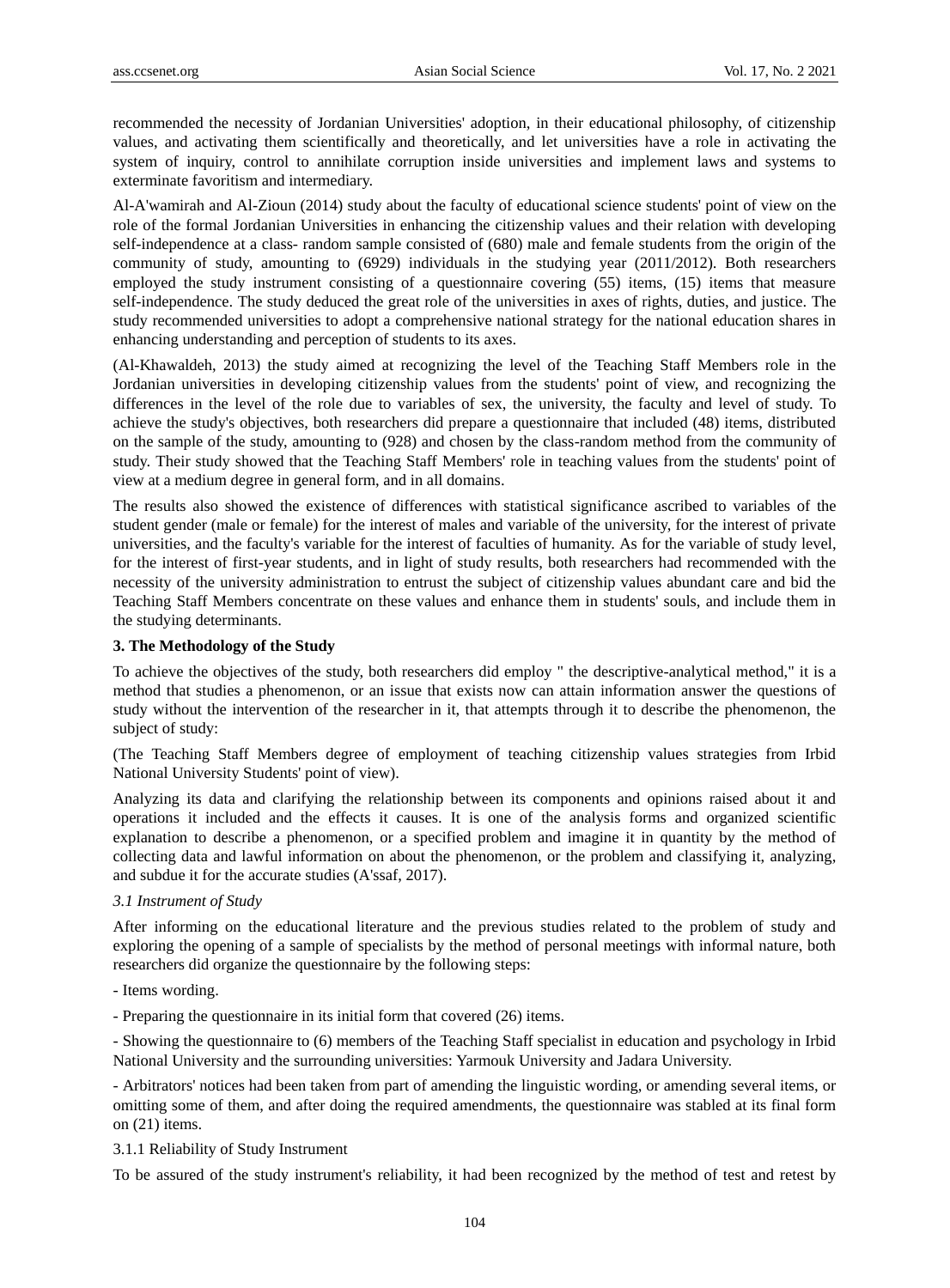applying the questionnaire and replying it after two weeks on a group from outside the sample of the study, consisting of (15) male and female students. So person connection coefficient had been counted among their estimations in both cases. The reliability coefficient was also counted by the method of internal consistency due to Cronbach Alpha Equation amounted (0.88). Reliability of the instrument's return as a whole amounted to (0.90); these values were considered suitable for this study.

## *3.2 Statistical Standard*

The fivefold Likert Scale to correct instruments of the study had been confirmed, by giving each item of its items one degree from its five degrees (Very high, high, medium, low, very low) it represents in number (5,4,3,2,1,) consecutively. The following scale had been confirmed for purposes of analyzing results:

| From        | $1.00 - 2.33$   | low    |
|-------------|-----------------|--------|
| From        | $2.34 - 3.67$ , | medium |
| <b>From</b> | $3.68 - 5.00$   | high   |

#### And so on

And the scale had been counted through employing the following equation:

The highest limit of the scale  $(5)$  – the lowest limit of the scale  $(1)$ 

Number of required classes (3)

$$
\frac{5-1}{3} = 1.33
$$

And then add the answer (1.33) to the end of each class.

*3.3 Sample of Study*

Table 1. Repetitions and percentages due to variables of the study

| Variables      | Classes    | Repetition | Percent |
|----------------|------------|------------|---------|
| Sex            | Male       | 207        | 40.4    |
|                | Female     | 305        | 59.6    |
| Specialization | Scientific | 124        | 24.2    |
|                | Human      | 388        | 75.8    |
|                | Total      | 512        | 100.0   |

## **4. Results of Study**

The first question: What is the degree of estimating a sample of Irbid National University Students of the Teaching Staff Members practice teaching values strategies connected with citizenship?

To answer this question, the arithmetic means and standard deviations were extracted to estimate a sample of students from Irbid National University to the Teaching Staff Members in it of strategies of teaching values connected with citizenship. The below- mentioned table clears that:

Table 2. The arithmetic means and standard deviations of the degree of estimating a sample of Irbid National University Students for the Teaching Staff Members in it practice strategies of teaching values connected with citizenship descending organized due to arithmetic means

| Rank | No. | Items                                                                                                            | Arithmetic<br>Mean | Standard<br>Deviation | Degree |
|------|-----|------------------------------------------------------------------------------------------------------------------|--------------------|-----------------------|--------|
|      |     | What issues from students of statements connected with<br>traditions of community to clarity values are invested | 3.93               | 1.016                 | High   |
| 2    | 20  | It constantly asked about the extent of criticism accuracy or<br>difference in opinion                           | 3.80               | 1.197                 | High   |
| Rank | No. | <b>Items</b>                                                                                                     | Arithmetic<br>Mean | Standard<br>Deviation | Degree |
| 3    | 10  | It is asked about practical steps followed by students to apply<br>their value satisfactions                     | 3.74               | 1.185                 | High   |
| 4    | 8   | It is cleared to students that belonging to the homeland is the<br>scale of good citizenship                     | 3.70               | 1.099                 | High   |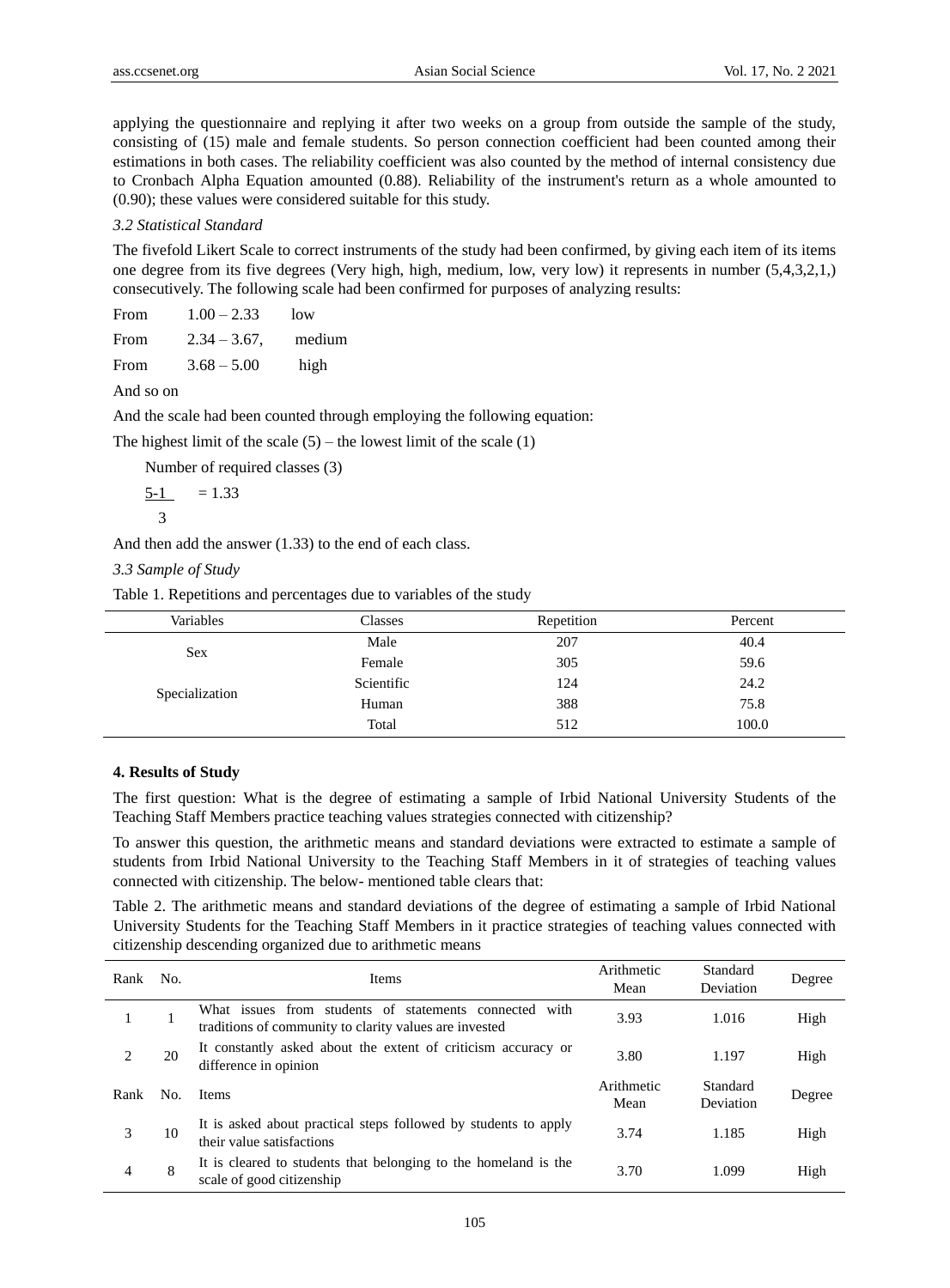| 5  | 21             | Support the spirit of consolidation with the national issues                                                              | 3.70 | 1.259 | High   |
|----|----------------|---------------------------------------------------------------------------------------------------------------------------|------|-------|--------|
| 6  | 3              | Questions are directed to assist students in discovering their<br>attitudes toward the homeland                           | 3.62 | 1.132 | Medium |
| 7  | 15             | Develops the ability of students on evaluating values of<br>belonging and citizenship                                     | 3.55 | 1.301 | Medium |
| 8  | 19             | Allows students to participate in the process of decision-making                                                          | 3.49 | 1.259 | Medium |
| 9  | 14             | Depends on mental skills in making students review their<br>concepts about rights and obligations                         | 3.40 | 1.307 | Medium |
| 10 | 7              | Clears consequent result on equalizing all in front of the law                                                            | 3.37 | 1.311 | Medium |
| 11 | 5              | Asserting the principle of working by an appropriate choice of<br>national symbols                                        | 3.36 | 1.174 | Medium |
| 12 | 9              | Shows estimation of students' responses and their point of view                                                           | 3.35 | 1.241 | Medium |
| 13 | 11             | Leaves domain for students to recognize their national identity                                                           | 3.35 | 1.206 | Medium |
| 14 | 17             | Students participate in activities connected with national<br>occasions                                                   | 3.33 | 1.163 | Medium |
| 15 | 6              | Constantly ask about what good citizenship values mean                                                                    | 3.28 | 1.252 | Medium |
| 16 | $\overline{2}$ | Employs the feeling of students for belonging in clearing value<br>of preserving properties of the homeland               | 3.20 | 1.166 | Medium |
| 17 | 18             | Discussion is directed to reach the student to issue value verdicts<br>about their obligations toward the homeland        | 2.94 | 1.177 | Medium |
| 18 | $\overline{4}$ | Students are recognized with dangers that threaten the security<br>of the homeland as a result of getting out rationality | 2.82 | 1.073 | Medium |
| 19 | 12             | Assists the students constantly in specifying the value issue with<br>a national dimension                                | 2.54 | 0.968 | Medium |
| 20 | 13             | Concerns with showing the frank or the implied forms                                                                      | 2.50 | 1.016 | Medium |
|    |                | For commitment to citizenship                                                                                             |      |       |        |
| 21 | 16             | Differential statements are employed to consult students' ideas<br>and direct their value verdicts                        | 2.11 | 563   | Low    |
|    |                | <b>Total Degree</b>                                                                                                       | 3.29 | 0.689 | Medium |

Table (2) clears that arithmetic means had amounted between  $(2.11 - 3.93)$ , where the item No. (1) that words "what issues from students of expressions connected with traditions of the community to clear values" came in the first rank and with arithmetic mean amounted (3.93). Meanwhile, item No. (16), words "it employs differential statements to excite students' ideas and direct value verdicts" in the last rank and arithmetic mean (2.11), and the arithmetic mean of the instrument as a whole (3.29). Perhaps the cause in that refers to teachers' approach from their students, especially a cultural and one social background gathers them, but about the item occupying the last rank "employs differential statements to excite students' ideas and direct their value verdicts'. Perhaps the cause in that refers to teachers' preoccupation in exacting their studying plans, and their desire not to waste the time of the lecture, for their belief is that dialogue and discussion outside the subject of lectures are unnecessary or may get the discussion out of its limits to allow getting out or appearance of unacceptable differential ideas, lead to lead conflicts happening.

# Second question:

Are there differences with statistical significance among means of estimations of the sample of study individuals for the Teaching Staff Members practice of teaching strategies of values connected with citizenship due to both faculty and sex variables?

| Variable       | Classes    | Arithmetic Mean | <b>Standard Deviation</b> | No. |
|----------------|------------|-----------------|---------------------------|-----|
| Sex            | Male       | 3.64            | 0.549                     | 207 |
|                | Female     | 3.05            | 0.672                     | 305 |
|                | Scientific | 3.26            | 0.704                     | 124 |
| Specialization | Human      | 3.30            | 0.685                     | 388 |
|                | Total      | 3.29            | 0.689                     | 512 |

Table 3. Means and standard deviations according to the variables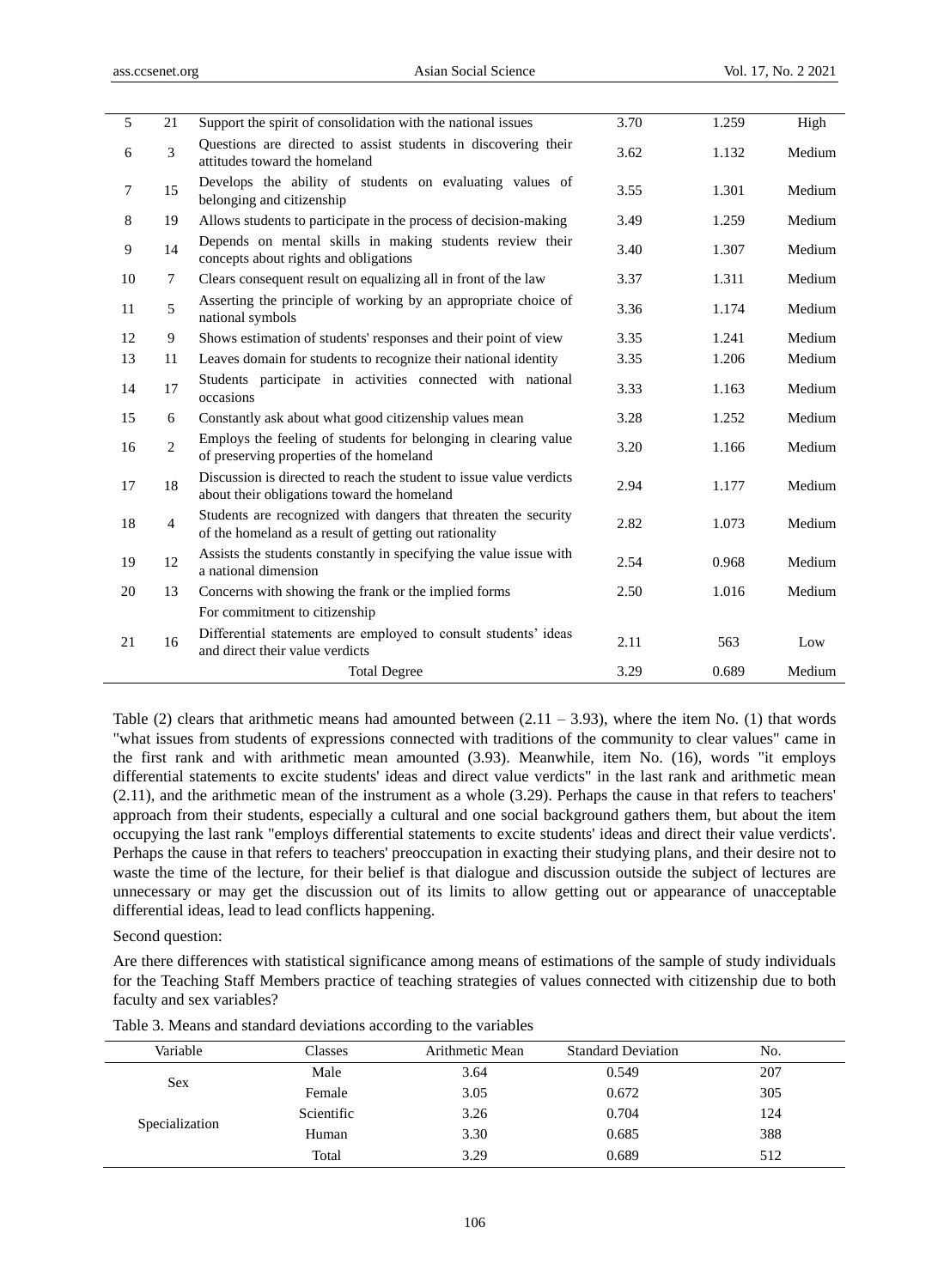Table 3 clears apparent variation in the arithmetic means and standard deviations to the degree of estimating a sample of Irbid National University Students to practice strategies of teaching the values connected with citizenship, because of difference at classes of both variables of sex (male, female) and type of the faculty (human and scientific). To clarify the significance of statistical differences among the arithmetic means, analysis of double variation had been used, Table 4.

Table 4. Analysis of double variation of the effect of sex and type of the faculty on the degree of estimating students of Irbid National University for the Teaching Staff Members practice of the strategies of teaching the values connected with citizenship

| Source of Variation | <b>Total of Squares</b> | Degrees of Freedom | Average of Squares | F. Value | Statistical significance |
|---------------------|-------------------------|--------------------|--------------------|----------|--------------------------|
| <b>Sex</b>          | 45.241                  |                    | 45.241             | 116.704  | .000                     |
| Specialization      | 2.170                   |                    | 2.170              | 5.599    | .018                     |
| Error               | 197.317                 | 509                | .388               |          |                          |
| Total               | 242.738                 | 511                |                    |          |                          |

It is clear from the Table 4 the following:

Existence of differences with statistical significance (a=0.05) ascribed to the effect of sex, where the F. value amounted to 116.704 with statistical significance amounted to 0.000, and the differences were for the interest of males, perhaps the cause of that is the increase of students' desire to sharing in the national occasions and opening the door of dialogue in those domains with their teachers.

The existence of differences with statistical significance (a=0.05) ascribed to the effect of specialization, where the F. value amounted to 5.599 with statistical significance amounted to 0.018. The differences came from the interest of specializations of humanities, and the cause of that, students of the university from humanities specializations may be more preoccupied in the national and cultural activities, and less exploiting time of the study, the thing that makes the factor of additional time at them available.

#### **5. Recommendations**

Both researchers hope that this study shares in developing and enhancing values of citizenship and its resemblance at students and teachers, in the form that increases the level of awareness and the national perception at them, desiring the solidity of the community and turning away the dangers that may catch it.

Both researchers recommended the necessity of concluding periodical meetings between the university students and instructors, in which research and discussing several important national issues are done and discussing methods of treating them in an appropriate educational atmosphere.

Both researchers also recommend including the national education subject a group of values and high ideals that work on increasing the participation of students and teachers in bearing the national concern and perception of cooperation importance and interaction to support issues of the community and methods of treating them.

- The necessity of specifying a part of symposiums and lectures at the level of the university to discuss and tackle the national issues, including the social and political ones.

- Organizing field visits to the students accompanied by their teachers to the administrative and upper political parts in the country, such as the people's council (the parliament) and the different controlling parts, informs the machinery of decision-making transparently.

- Supporting youth initiatives with value in the service of the community and the social work of volunteering.

#### **References**

A Researcher Submitted in the First Conference of the Faculty of Education in Palestine University values in the Palestinian Community: A Reality and Challenges.

A'dli, H. (2017). Value of Citizenship at the Arab Universities. *Journal of Additions,* 36-37.

- AbdelRazzag, L. (2014). *Role of the University in Developing the Social Relations and the National Responsibility (A Field Study in Both Universities: Damascus and Tishreen)*. Master Degree Dissertation. Damascus University, Faculty of Education.
- Al A'bboud, A. (2011). *Values of Citizenship at youths and its Sharing in Enhancing the Preventive Security*. Nayef Arab University for Security Sciences – Riyadh.

Al- A'geel, I'smat and Al-Hiyri, Hassam, (2014).